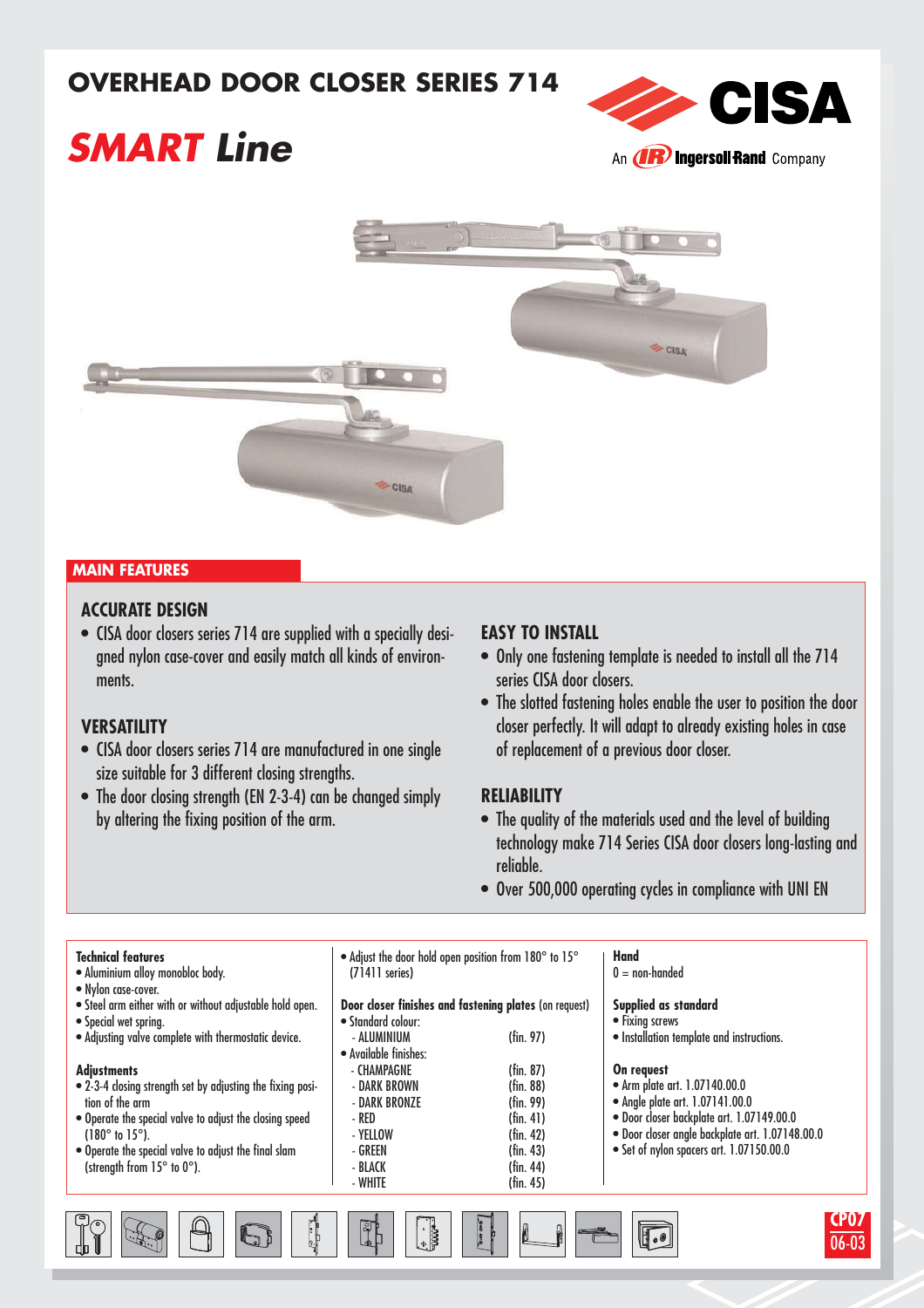| <b>DOOR CLOSERS SERIES 714</b>                                                                                        |                                                             |                        |                 |                                             |   |             | <b>CISA</b>                                                                                                                                                             |
|-----------------------------------------------------------------------------------------------------------------------|-------------------------------------------------------------|------------------------|-----------------|---------------------------------------------|---|-------------|-------------------------------------------------------------------------------------------------------------------------------------------------------------------------|
| Type                                                                                                                  | Description                                                 | Closing<br>strength EN | Door<br>Width   | $\frac{8}{\text{kg}}$<br>Unit weigth Pieces |   |             | An <b>(IR) Ingersoli Rand</b> Company<br><b>ITEM</b><br><b>The State of Second</b><br>State of Secondary<br>Special Secondary<br>Special Secondary<br>Special Secondary |
| $\circ$ 0 0 0 $\circ$<br>COOK                                                                                         | MULTISTRENGTH<br>· Regular arm door closer                  | $2 \div 4$             | $850 \div 1100$ | 2,500                                       | 1 | 17141003097 |                                                                                                                                                                         |
| ി<br>$\circ$ 0 0 0 0<br><b>State</b>                                                                                  | MULTISTRENGTH<br>· Hold-open arm door closer                | $2 \div 4$             | $850 \div 1100$ | 2,500                                       | 1 | 17141103097 |                                                                                                                                                                         |
| $\circ$ 0<br>$\sqrt{2}$                                                                                               | MULTISTRENGTH<br>$\bullet$ 90° built-in hold open features  | $2 \div 4$             | 850÷1100        | 2,500                                       | 1 | 17141203097 |                                                                                                                                                                         |
| $\circledcirc$<br>$\circledcirc$<br>40<br>$\circ$<br>$\circ$<br>62                                                    | · Backplate                                                 |                        |                 | 0,080                                       | 1 | 10714000097 |                                                                                                                                                                         |
| $\frac{34}{1}$<br>E<br>$\boldsymbol{\delta}$<br>$\overline{\mathbb{Q}}$<br>$\circledcirc$<br>0<br>60<br>$\frac{1}{4}$ | · Angle bracket                                             |                        |                 | 0,230                                       | 1 | 10714100097 |                                                                                                                                                                         |
| $\circledcirc$<br>⊚<br>O)<br>103<br>$\circ$<br>$\circ$<br>$\circ$<br>$\circ$<br>173                                   | $\bullet$ Steel backplate                                   |                        |                 | 0,500                                       |   | 10714800097 |                                                                                                                                                                         |
| 44<br>$\circ$<br> ○<br>2<br>$\circ$<br>lo<br>173<br>$\overline{1}$                                                    | $\bullet$ Angle fitting steel backplate                     |                        |                 | 0,500                                       |   | 10714900097 |                                                                                                                                                                         |
| $\circ$<br>173<br>$1 - 3$                                                                                             | • Set of nylon spacers<br>- 1 piece 3 mm<br>- 2 pieces 1 mm |                        |                 | 0,030                                       | 1 | 107150000   |                                                                                                                                                                         |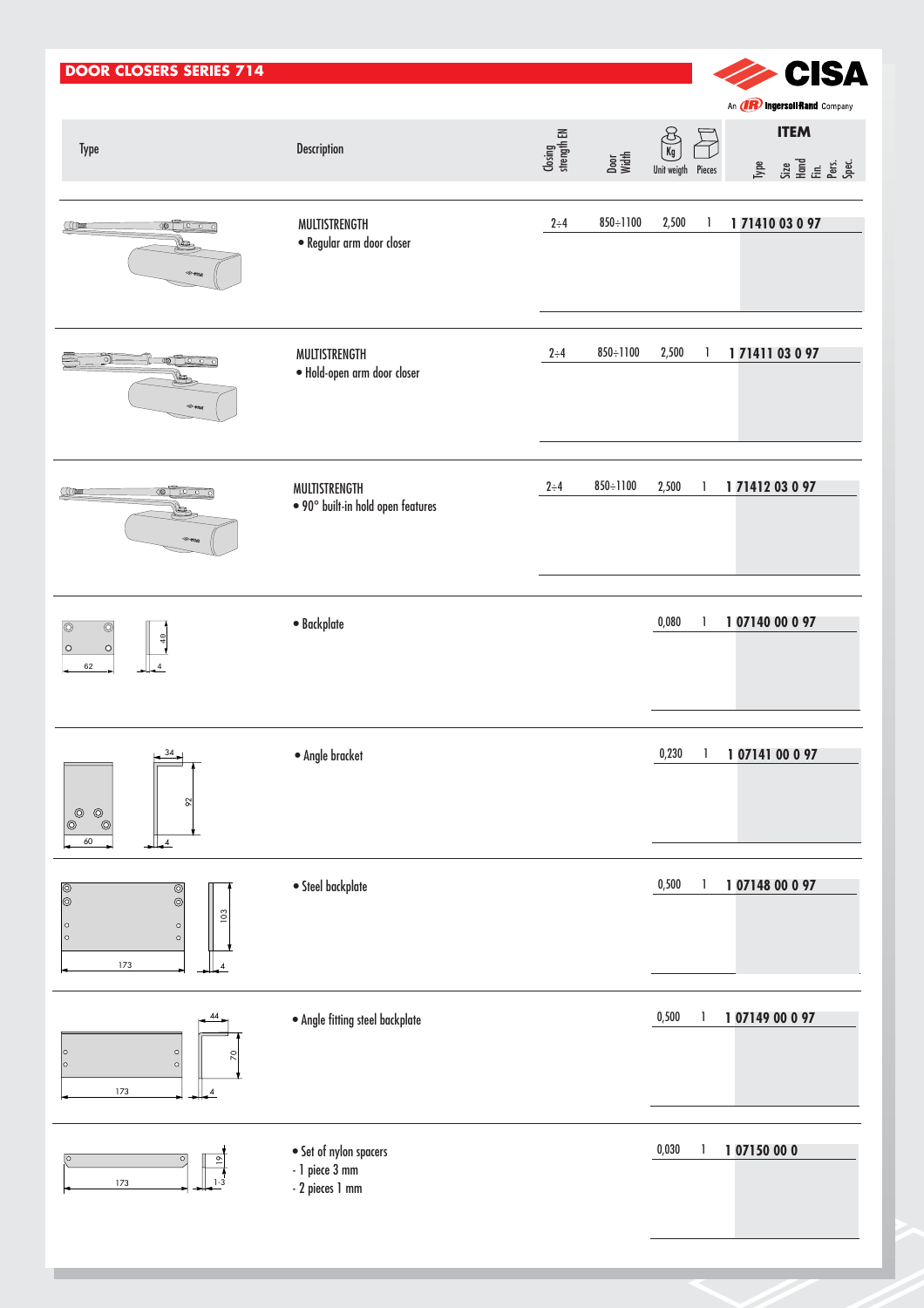#### **DOOR CLOSERS SERIES 714**

#### **INSTALLATION**

#### **Closing strength changing and maximum door measurements**

The body remains in a fixed position.

The closing strength of the door can be altered by varying the position of the arm: EN 2-3-4







Assembly on the hinge side **Assembly on the hinges opposite side** 



#### **ADJUSTMENTS**



**Adjustment sector for the final slam (complete with valve)**

**Adjustment sector for the closing speed (complete with valve) and hold-open mechanism option (71411 series)**